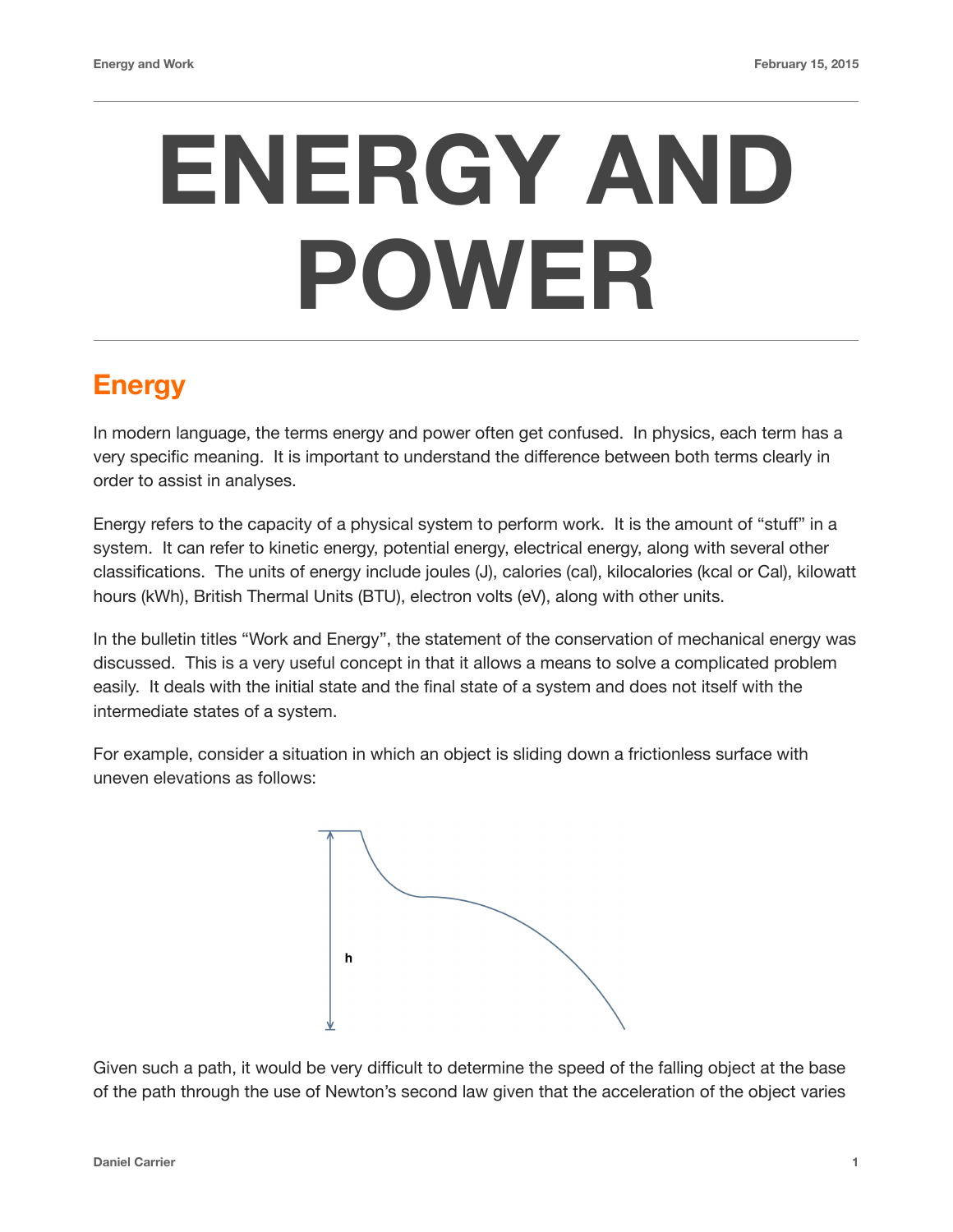along every point. However, using the statement of conservation of energy, we could easily determine the speed of the object at the base as follows:

$$
U_0 = mgh
$$
  
\n
$$
K_0 = 0
$$
  
\n
$$
K_0 + U_0 = mgh
$$
  
\n
$$
K = \frac{mv^2}{2}
$$

At the bottom of the path, all of the potential energy would have been converted into kinetic energy. Therefore,

$$
mgh = \frac{mv^2}{2}
$$

Solving for "v", we obtain,

$$
v=\sqrt{2gh}
$$

The above equation solves for the speed of the object at the bottom of the hill for any height "h". Note that the shape of the path does not matter. Any path with the same height "h" would have resulted in the same speed.

### **Power**

In physics, power is defined as the rate of doing work, or using, generating, or transferring energy. The units of power include the watt (W), horsepower (hp), and million barrels of oil equivalent per day (MBOE/day). All power units involve units of energy and units of rate.

The watt is likely the most frequently used unit of power in the SI system. The concept of the watt and that of horsepower were developed by James Watt (1736-1819). In his childhood, Watt exhibited superior manual dexterity, engineering skills, and an aptitude for mathematics. In 1757, he set up a small workshop at the University of Glasgow. While working on steam engines, he determined that there was a significant waste of energy in the operation of the contemporary steam engines. He realized that a energy was being dissipated as heat as opposed to mechanical



**James Watt**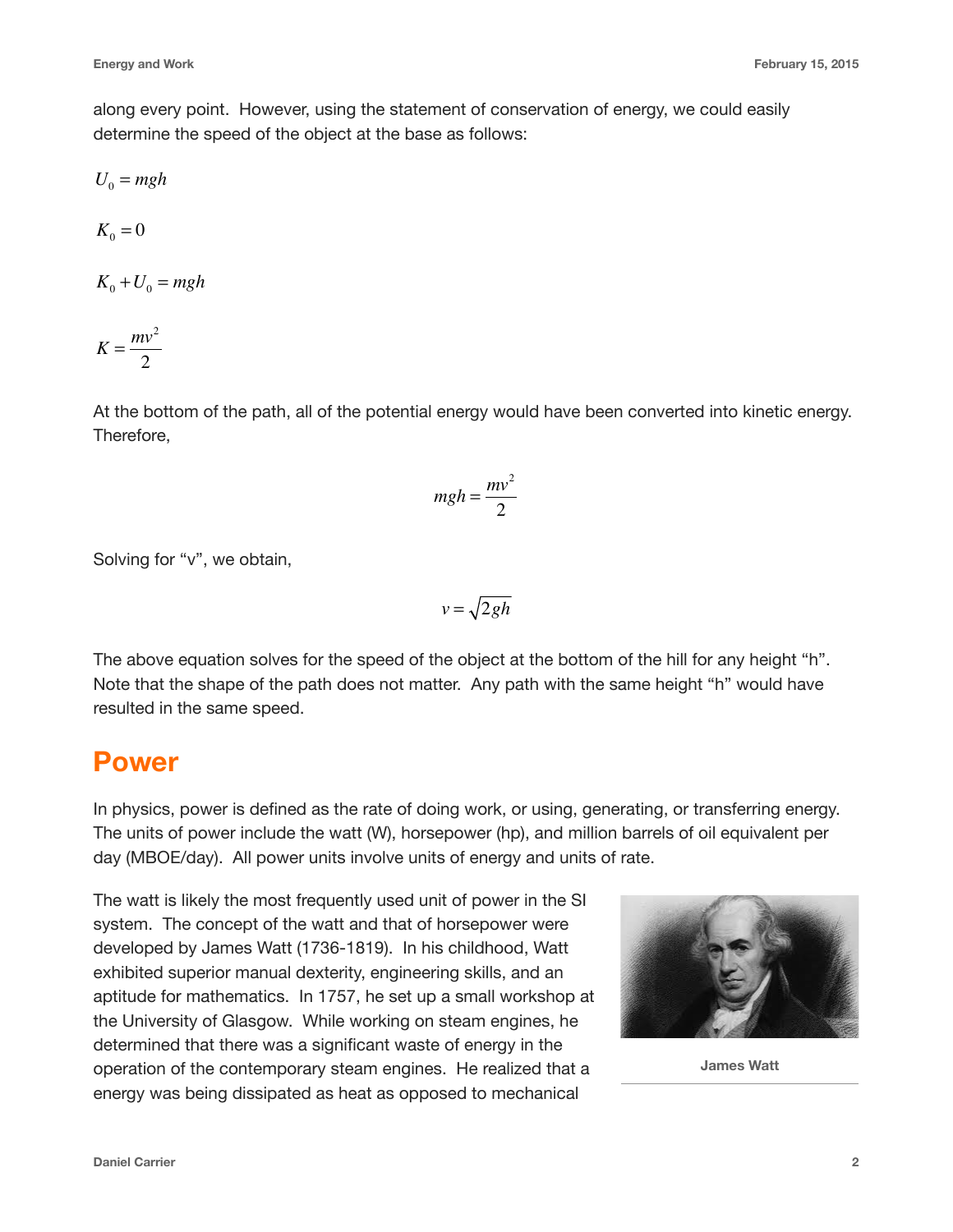energy. In the course of studying steam engines, the unit of watt was developed and was defined as 1 joule per second  $(1W = 1J/sec)$ .

Since are studies are concerned with collision reconstruction, it may be of benefit to recognize that one horsepower is equivalent to 746 watts.

In order to better understand the application of power in an analysis, consider the following scenario.

#### Scenario:

A cyclist is peddling up an incline with a grade of approximately 10% (6 degrees) at approximately 14 kph. The mass of the cyclist and the bicycle combined is 80 kg. What is the minimum power required?

#### *Answer:*

The word required to rise an elevation "h" is defined as,

$$
W = mgh
$$

Since power is the rate of doing work,

$$
P = \frac{W}{\Delta t}
$$

$$
P = \frac{mgh}{4\Delta t}
$$

Δ*t*

The above equation is mathematically equivalent to the following,

$$
P = mg \frac{\Delta h}{\Delta t}
$$

However, the change in height divided by the change in time is the definition of the vertical component of the speed of the cyclist. Therefore,

$$
\frac{\Delta h}{\Delta t} = v_{vertical}
$$

As a result, the equation for power can be rewritten as follows,

$$
P = m g v_{vertical}
$$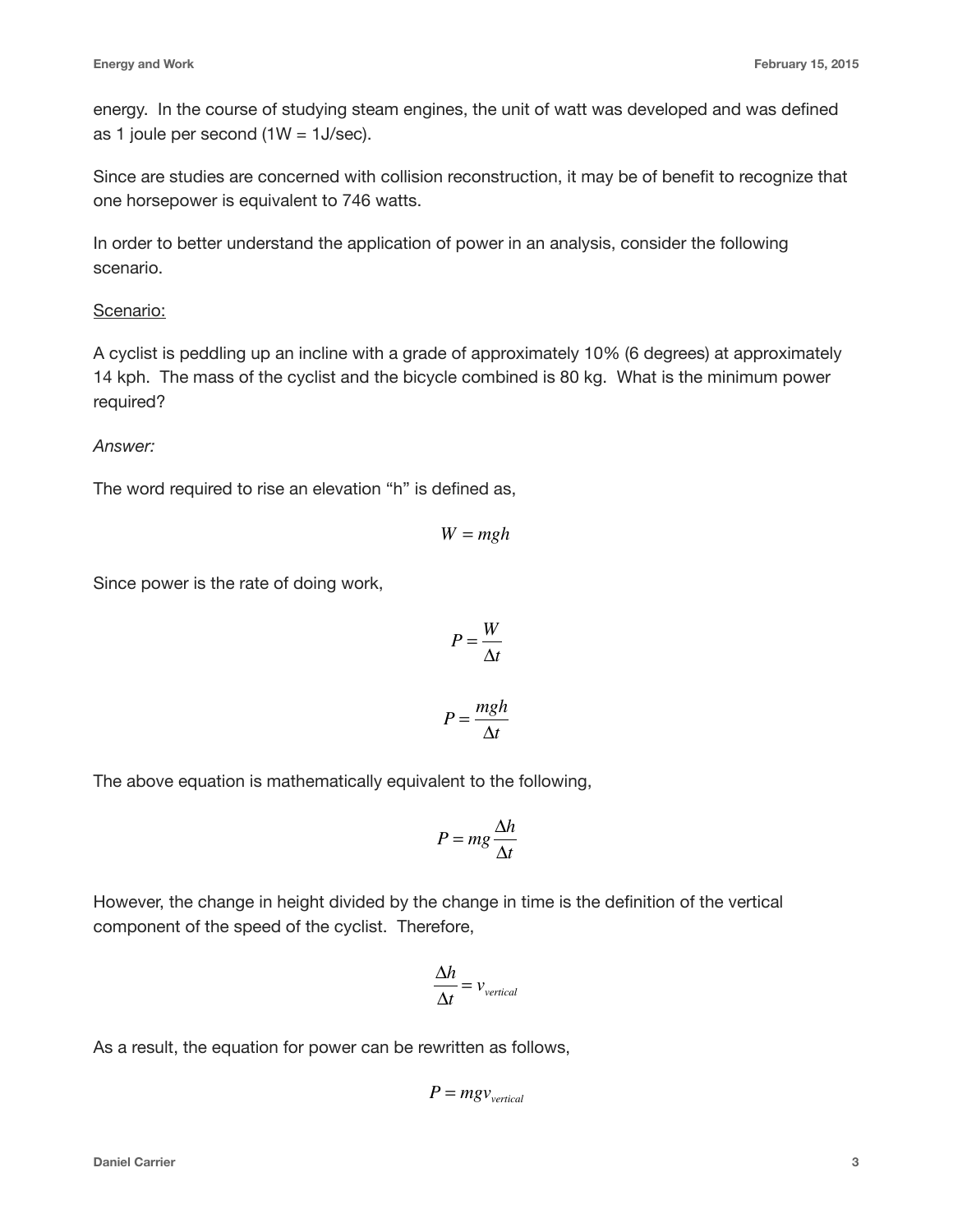The relationship between the velocity of the cyclist and the vertical component of that velocity can is as follows:



In our case, the cyclist in travelling at approximately 14 kph. This is approximately equal to 4 m/s. Therefore, the vertical component of the cyclist's velocity can be determined as follows:

 $v_{vertical} = v \sin 6$ 

 $v_{vertical} = 4 \sin 6$ 

 $v_{\text{vertical}} = 0.4 \text{ m/s}$ 

As a result, the power exerted by the cyclist is:

 $P = m g v_{vertical}$ *P* = (80)(9.81)(0.4)  $P = 314$  W

This is approximately the same power required to light 3 100W light bulbs.

#### Interesting Factoid

Another measure of energy is the calorie (cal). This unit was defined by Nicolas Clement (1779-1842). Professor Clement held the chair of chemistry at the Conservatoire des Arts Metiers in Paris. Clement clearly understood the concept of a mechanical equivalent of heat and emphasized the thermodynamics of steam in powering steam engines.

The word "calorie" was derived from the latin "calor" meaning "heat." The calorie (cal) is defined as the amount of energy needed to raise the temperature of one gram of water by one degree celsius at one atmosphere of pressure. However, the common unit of measure is the kilocalorie (Cal). This is the unit usually referred to dietary measures.

One kilocalorie (Cal) is equivalent to about 4200 joules.